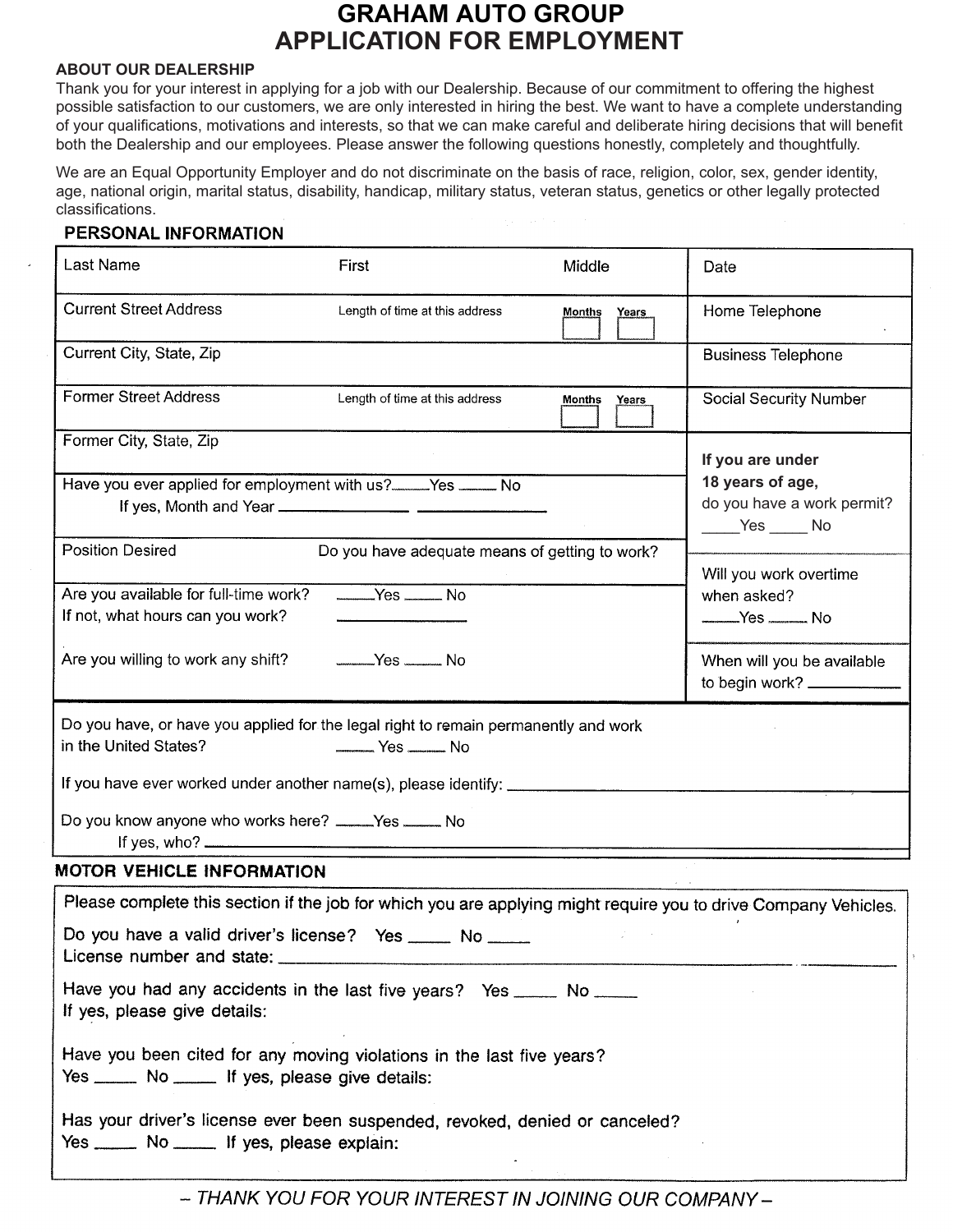|                               | <b>ACTUAL EXPERIENCE IF ANY OF THE FOLLOWING - PLEASE CHECK:</b> |                            |
|-------------------------------|------------------------------------------------------------------|----------------------------|
| <b>Office</b>                 | <b>Service Department</b>                                        |                            |
| □ Office Manager              | □ Service Manager                                                | □ General Garage Worker    |
| □ Accounts Receivable/Payable | □ Shop Foreman                                                   | $\Box$ Lube Tech           |
| $\Box$ Bookkeeper             | □ Service Advisor                                                | $\Box$ Porter              |
| □ Asst. Bookkeeper            | □ Mechanic/Technician                                            | $\Box$ Janitor             |
| $\Box$ Clerk                  | $\Box$ Mechanic Helper                                           | $\Box$ Warranty Clerk      |
| $\Box$ Title Clerk            | $\Box$ Body Repair                                               | $\Box$ Detailer            |
| $\Box$ Receptionist           | $\Box$ Painter                                                   | $\Box$ Dealer Trade Driver |
| $\Box$ Cashier                | □ Car Polisher                                                   | □ Body Shop Manager        |
| <b>Sales Department</b>       | <b>Parts Department</b>                                          |                            |
| □ New Car Sales Manager       | $\Box$ Parts Manager                                             |                            |
| □ Used Car Sales Manager      | $\Box$ Parts Clerk                                               |                            |
| □ New Car Salesperson         | □ Parts Driver                                                   |                            |
| □ Used Car Salesperson        |                                                                  |                            |
| □ Used Car Appraiser          |                                                                  |                            |
| □ Business Development Center | Other:                                                           |                            |
| □ General Manager             |                                                                  |                            |
|                               |                                                                  |                            |

|  |  |  |  |                                            |  |  | Have you ever been discharged or asked to resign by an employer? |  |
|--|--|--|--|--------------------------------------------|--|--|------------------------------------------------------------------|--|
|  |  |  |  | Yes _____ No _____ If yes, please explain: |  |  |                                                                  |  |

A record of criminal conviction will not necessarily be a bar to employment, since the Company will consider factors such as age, time of the offense, the nature and seriousness of the violation, and evidence of rehabilitation in making any employment decision. It is not necessary to report criminal conviction records which have been legally expunged.

Have you ever been convicted of a crime, other than minor traffic violations?

Yes No

If yes, please specify the county(ies) in which the conviction(s) took place and explain.

#### **EDUCATION AND TRAINING**

| Please circle Highest Grade Completed:                                                                       |                                     |
|--------------------------------------------------------------------------------------------------------------|-------------------------------------|
| 5 6 7<br>8<br>12                                                                                             | 5 6 7 8<br>1234<br>4<br>3<br>5<br>6 |
| Grade School<br>High School                                                                                  | College<br>Trade/Tech               |
| What was the last school you attended?                                                                       |                                     |
| What Job-related skills have you developed that were not acquired through formal education?                  |                                     |
|                                                                                                              |                                     |
| Have you ever been in the United States Armed Services?                                                      | Yes<br>No                           |
| (Answer is Optional)                                                                                         | If yes, what branch?                |
| Describe any skills you acquired in the Service which would be useful to the job for which you are applying: |                                     |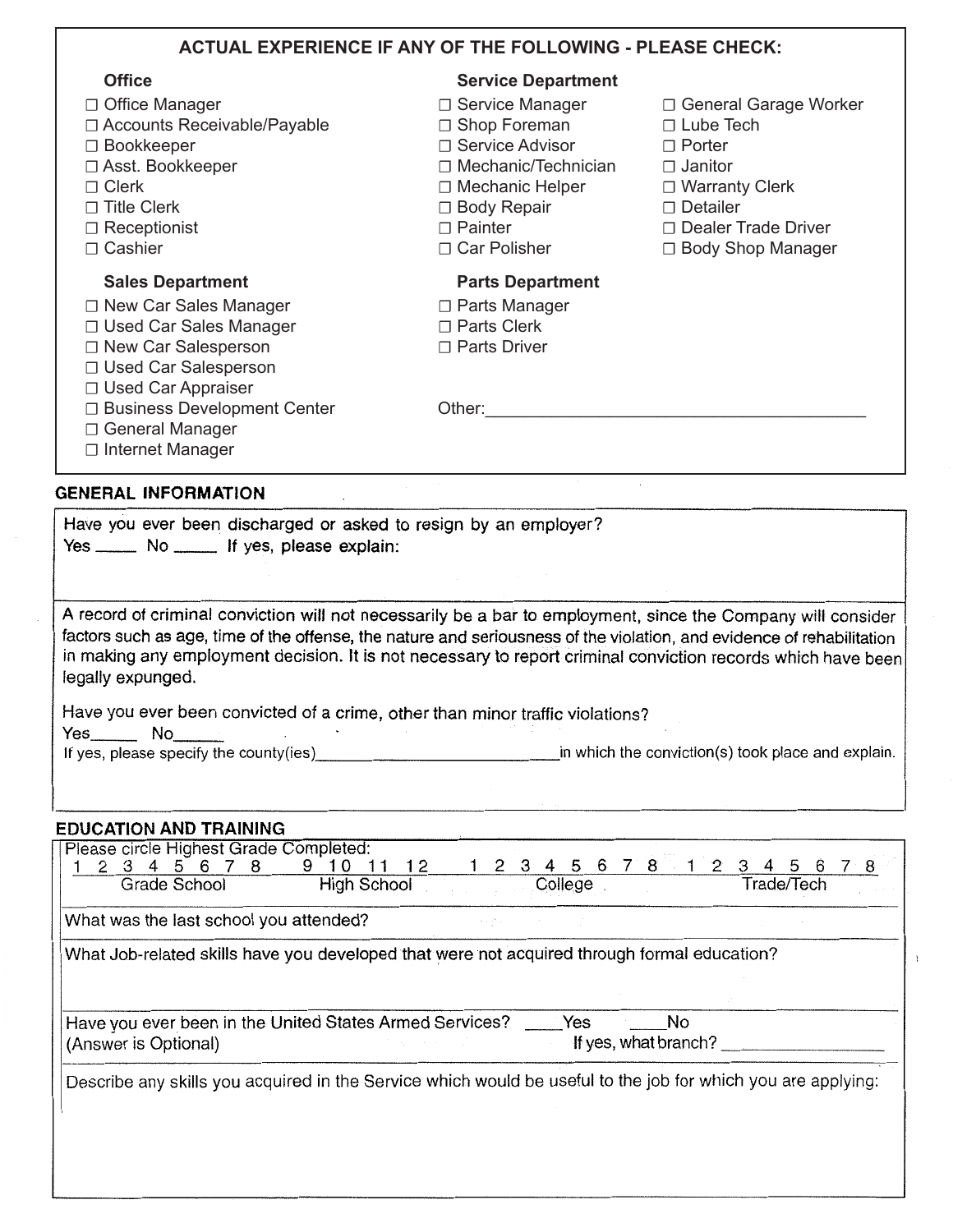## **WORK EXPERIENCE**

|    | Beginning with your present or most recent employer, describe your employment experience below:                                                                                                                                                                        |  |  |  |  |  |  |  |
|----|------------------------------------------------------------------------------------------------------------------------------------------------------------------------------------------------------------------------------------------------------------------------|--|--|--|--|--|--|--|
|    |                                                                                                                                                                                                                                                                        |  |  |  |  |  |  |  |
|    |                                                                                                                                                                                                                                                                        |  |  |  |  |  |  |  |
|    | Dates Employed: From: To: To:                                                                                                                                                                                                                                          |  |  |  |  |  |  |  |
|    |                                                                                                                                                                                                                                                                        |  |  |  |  |  |  |  |
|    |                                                                                                                                                                                                                                                                        |  |  |  |  |  |  |  |
|    |                                                                                                                                                                                                                                                                        |  |  |  |  |  |  |  |
|    | Reason for Leaving: <u>contained</u> and the contact of the contact of the contact of the contact of the contact of the                                                                                                                                                |  |  |  |  |  |  |  |
|    | May we contact your present employer at this time: Yes _______ No ________<br>If "No", please explain:                                                                                                                                                                 |  |  |  |  |  |  |  |
|    |                                                                                                                                                                                                                                                                        |  |  |  |  |  |  |  |
| 2. | Next Previous Employer: Manual Communication of the Communication of the Communication of the Communication of                                                                                                                                                         |  |  |  |  |  |  |  |
|    |                                                                                                                                                                                                                                                                        |  |  |  |  |  |  |  |
|    |                                                                                                                                                                                                                                                                        |  |  |  |  |  |  |  |
|    |                                                                                                                                                                                                                                                                        |  |  |  |  |  |  |  |
|    | Dates Employed: From: To: To: To: Name of Your Immediate Supervisor:                                                                                                                                                                                                   |  |  |  |  |  |  |  |
|    | Description of Your Work and Responsibilities: __________________________________                                                                                                                                                                                      |  |  |  |  |  |  |  |
|    | Reason for Leaving: <u>Alexander Contract Construction of the Construction of the Construction of the Construction</u>                                                                                                                                                 |  |  |  |  |  |  |  |
|    | . In the component of the component of the component of the component of the component of the component of the                                                                                                                                                         |  |  |  |  |  |  |  |
|    | 3. Next Previous Employer:<br>external contract of the contract of the contract of the contract of the contract of the contract of the contract of the contract of the contract of the contract of the contract of the contract                                        |  |  |  |  |  |  |  |
|    |                                                                                                                                                                                                                                                                        |  |  |  |  |  |  |  |
|    | Dates Employed: From: To: To: To:                                                                                                                                                                                                                                      |  |  |  |  |  |  |  |
|    |                                                                                                                                                                                                                                                                        |  |  |  |  |  |  |  |
|    |                                                                                                                                                                                                                                                                        |  |  |  |  |  |  |  |
|    | <del><br/>https://www.chitler.com/</del> /www.chitler.com/www.chitler.com/www.chitler.com/www.chitler.com/www.chitler.com/www.chitler.com/www.chitler.com/www.chitler.com/www.chitler.com/www.chitler.com/<br>_________________________________<br>Reason for Leaving: |  |  |  |  |  |  |  |
|    | (Use additional sheet(s), as necessary)                                                                                                                                                                                                                                |  |  |  |  |  |  |  |
|    | List the following information of three (3) professional or personal character references who have known you                                                                                                                                                           |  |  |  |  |  |  |  |
|    | for the last three years and from whom you can obtain letters of recommendation. (Answer is optional)                                                                                                                                                                  |  |  |  |  |  |  |  |
| 1. |                                                                                                                                                                                                                                                                        |  |  |  |  |  |  |  |
|    |                                                                                                                                                                                                                                                                        |  |  |  |  |  |  |  |
|    |                                                                                                                                                                                                                                                                        |  |  |  |  |  |  |  |
|    | Telephone ______________________                                                                                                                                                                                                                                       |  |  |  |  |  |  |  |
|    | Relationship(i.e. friend, co-worker, supervisor) Do not list relatives.                                                                                                                                                                                                |  |  |  |  |  |  |  |
| 2. |                                                                                                                                                                                                                                                                        |  |  |  |  |  |  |  |
|    |                                                                                                                                                                                                                                                                        |  |  |  |  |  |  |  |
|    |                                                                                                                                                                                                                                                                        |  |  |  |  |  |  |  |
|    | Telephone _____________________                                                                                                                                                                                                                                        |  |  |  |  |  |  |  |
|    | Relationship(i.e. friend, co-worker, supervisor) Do not list relatives.                                                                                                                                                                                                |  |  |  |  |  |  |  |
| 3. |                                                                                                                                                                                                                                                                        |  |  |  |  |  |  |  |
|    |                                                                                                                                                                                                                                                                        |  |  |  |  |  |  |  |
|    |                                                                                                                                                                                                                                                                        |  |  |  |  |  |  |  |
|    | Telephone ______________________                                                                                                                                                                                                                                       |  |  |  |  |  |  |  |
|    | Relationship(i.e. friend, co-worker, supervisor) Do not list relatives.                                                                                                                                                                                                |  |  |  |  |  |  |  |
|    |                                                                                                                                                                                                                                                                        |  |  |  |  |  |  |  |